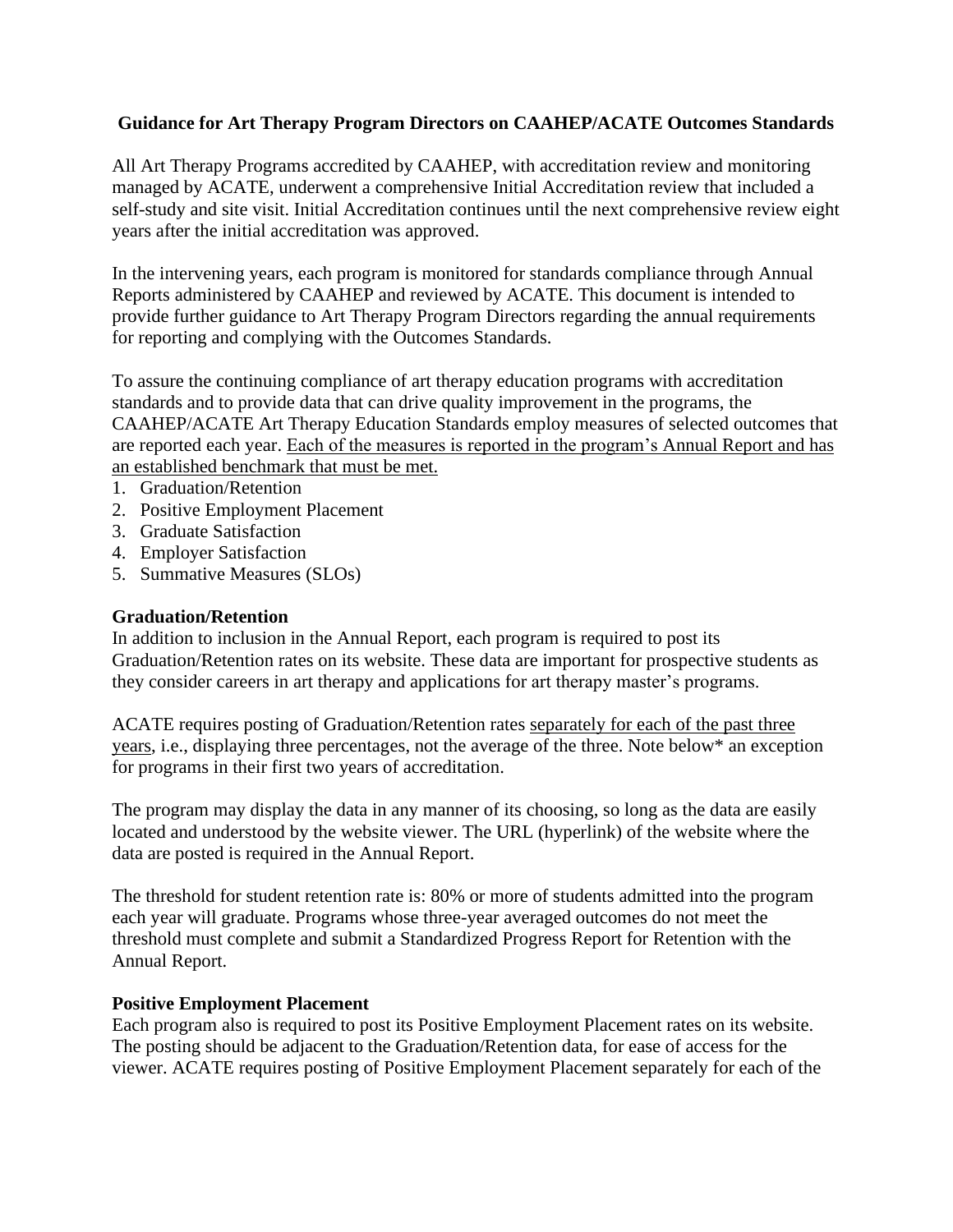past three years, i.e., displaying three percentages, not the average of the three. Note below\* an exception for programs in their first two years of accreditation.

The threshold for graduate positive placement is: 80% or more of a program's graduating cohort will be positively placed in art therapy employment within 6-12 months after graduation. Programs whose three-year averaged outcomes do not meet the threshold must complete and submit a Standardized Progress Report for Employment Placement with the Annual Report.

## **Graduate Satisfaction**

Each program is required to survey its graduates each year and summarize the results of the survey in the Annual Report. A template for the graduate survey is available on the ACATE website. Surveys should be distributed 6 to 12 months after graduation. Results must be compiled and discussed with the program's Advisory Committee prior to inclusion in the Annual Report.

The threshold for graduate survey returns is: 35% or more of the graduating cohort will complete and return the Graduate Survey.

The threshold for graduate satisfaction with the program is: 85% or more of responses for each survey question being rated 3 or better on a five-point Likert scale. Any question item not meeting this threshold is considered a negative survey item to be addressed by the program in its continuous quality improvement processes. Programs whose three-year averaged outcomes do not meet the threshold must complete and submit to ACATE a Standardized Progress Report for Graduate Satisfaction in conjunction with the Annual Report.

# **Employer Satisfaction**

Each program also is required to survey the employers of its graduates each year and summarize the results of the survey in the Annual Report. A template for the employer survey is available on the ACATE website. Employer Surveys should be distributed 6 to 12 months after graduation. Results must be compiled and discussed with the program's Advisory Committee prior to inclusion in the Annual Report.

The threshold for the send rate for the employer survey is: 100% of those graduates who give permission on their survey for their employer to be contacted.

The threshold for the response rate for the employer survey is: 35% or more of the employers of a program's graduating cohort will complete and return the Employer Survey if the graduate has given permission to contact the employer.

The threshold for employer satisfaction is: Every question will have at least 85% of the responses rated 3 or better on a five-point Likert scale, 1 being considered poor and 5 being considered excellent. Any question item not meeting this threshold is considered a negative survey item to be addressed by the program in its continuous quality improvement processes. Programs whose three-year averaged outcomes do not meet the threshold must complete and submit to ACATE a Standardized Progress Report for Employer Satisfaction in conjunction with the Annual Report.